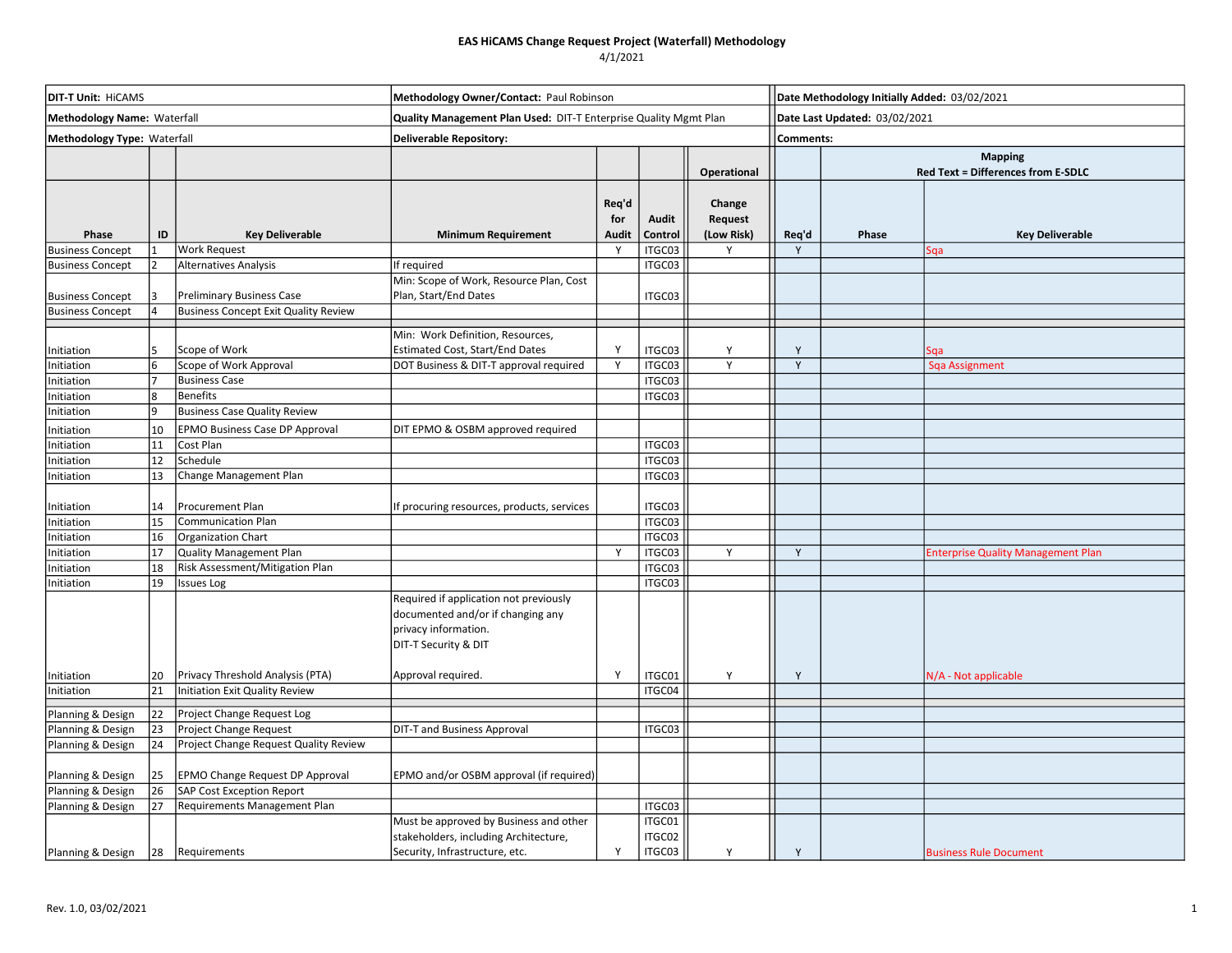|                                        |    |                                          |                                                                                |              |                   |             |       | <b>Mapping</b> |                                      |
|----------------------------------------|----|------------------------------------------|--------------------------------------------------------------------------------|--------------|-------------------|-------------|-------|----------------|--------------------------------------|
|                                        |    |                                          |                                                                                |              |                   | Operational |       |                | Red Text = Differences from E-SDLC   |
|                                        |    |                                          |                                                                                |              |                   |             |       |                |                                      |
|                                        |    |                                          |                                                                                | Req'd        |                   | Change      |       |                |                                      |
|                                        |    |                                          |                                                                                | for          | Audit             | Request     |       |                |                                      |
| Phase                                  | ID | <b>Key Deliverable</b>                   | <b>Minimum Requirement</b>                                                     | Audit        | Control<br>ITGC01 | (Low Risk)  | Req'd | <b>Phase</b>   | <b>Key Deliverable</b>               |
|                                        |    |                                          | Required on all sizes of work except on<br>small operational work, this may be |              | ITGC02            |             |       |                |                                      |
|                                        | 29 | <b>Requirements Approval</b>             | included in Work Definition.                                                   | $\mathbf{v}$ | ITGC03            | Y           | Y     |                |                                      |
| Planning & Design<br>Planning & Design | 30 | <b>Requirements Traceability Matrix</b>  |                                                                                |              |                   |             |       |                | N/A - Not applicable                 |
|                                        |    |                                          |                                                                                |              | ITGC01            |             |       |                |                                      |
| Planning & Design                      | 32 | Architecture Design                      |                                                                                |              | ITGC02            |             |       |                |                                      |
| Planning & Design                      | 33 | Architecture DP Quality Review           | If required by EPMO                                                            |              |                   |             |       |                |                                      |
|                                        |    |                                          | If required by EPMO                                                            |              | ITGC01            |             |       |                |                                      |
| Planning & Design                      | 34 | <b>EPMO Architecture DP Approval</b>     | DIT Architecture Approval required                                             |              | ITGC02            |             |       |                |                                      |
| Planning & Design                      | 35 | Security DP Quality Review               | If required by EPMO                                                            |              |                   |             |       |                |                                      |
|                                        |    |                                          | If required by EPMO                                                            |              | ITGC01            |             |       |                |                                      |
| Planning & Design                      | 36 | <b>EPMO Security DP Approval</b>         | <b>DIT Approval Required</b>                                                   |              | ITGC02            |             |       |                |                                      |
|                                        |    |                                          | If required, complete                                                          |              |                   |             |       |                |                                      |
| Planning & Design                      | 37 | Architecture Exception Request           | <b>DIT Approval Required</b>                                                   |              |                   |             |       |                |                                      |
|                                        |    |                                          | If required, complete                                                          |              |                   |             |       |                |                                      |
| Planning & Design                      | 38 | <b>NCID Exception Request</b>            | <b>DIT Approval Required</b>                                                   |              | ITGC01            |             |       |                |                                      |
|                                        |    |                                          | If required, complete                                                          |              |                   |             |       |                |                                      |
| Planning & Design                      | 39 | Security Exception Request               | <b>DIT Approval Required</b>                                                   |              | ITGC01            |             |       |                |                                      |
| Planning & Design                      | 40 | Design Document                          |                                                                                | Y            | ITGC03            | Y           | Y     |                | N/A - Maintenance mode primarily     |
|                                        |    |                                          | Business and other stakeholders                                                |              |                   |             |       |                |                                      |
| Planning & Design                      | 41 | Design Approval                          | approvals                                                                      | $\mathbf{v}$ | ITGC03            | Y           | Y     |                | N/A - Maintenance mode primarily     |
| Planning & Design                      | 42 | <b>Business Continuity Plan</b>          | If required                                                                    |              | ITGC03            |             |       |                |                                      |
| Planning & Design                      | 43 | Disaster Recovery Plan                   | If required                                                                    |              | ITGC03            |             |       |                |                                      |
| Planning & Design                      | 44 | Training Plan                            | If required                                                                    |              | ITGC03            |             |       |                |                                      |
| Planning & Design                      | 45 | Test Plan                                |                                                                                |              |                   |             |       |                |                                      |
| Planning & Design                      | 46 | Acceptance Process and Criteria          |                                                                                |              | ITGC03            |             |       |                |                                      |
|                                        |    |                                          | Must be approved by Business and other                                         |              |                   |             |       |                |                                      |
| Planning & Design                      | 47 | Acceptance Process and Criteria Approval | stakeholders                                                                   |              | ITGC03            |             |       |                |                                      |
|                                        |    |                                          | Required if there are changes to the                                           |              |                   |             |       |                |                                      |
| Planning & Design                      | 48 | Operational Level Agreement (OLA)        | current OLA.                                                                   |              | ITGC04            |             |       |                |                                      |
|                                        |    | Operational Level Agreement (OLA)        | If required                                                                    |              |                   |             |       |                |                                      |
| Planning & Design                      | 49 | Approval                                 | Must be approved by IT Stakeholders                                            |              | ITGC04            |             |       |                |                                      |
| Planning & Design                      | 50 | Business Approval to Exit P&D            |                                                                                |              | ITGC03            |             |       |                |                                      |
| Planning & Design                      | 51 | P&D Exit Quality Review                  |                                                                                |              | ITGC04            |             |       |                |                                      |
| Planning & Design                      |    | If RFP required, deliverables below:     |                                                                                |              |                   |             |       |                | If RFP required, deliverables below: |
|                                        | 52 | RFP Request for Commodity/Service        |                                                                                |              |                   |             |       |                |                                      |
| Planning & Design<br>Planning & Design | 53 | Form<br>RFP Disaster Recovery Assessment |                                                                                |              | ITGC04<br>ITGC04  |             |       |                |                                      |
| Planning & Design                      | 54 | RFP Sourcing Exception Request           | If required for the RFP                                                        |              | ITGC04            |             |       |                |                                      |
| Planning & Design                      | 55 | <b>RFP Hosting Exception Request</b>     | If required for the RFP                                                        |              | ITGC04            |             |       |                |                                      |
|                                        |    |                                          |                                                                                |              | ITGC03            |             |       |                |                                      |
| Planning & Design                      | 56 | <b>RFP and Attachments</b>               |                                                                                |              | ITGC04            |             |       |                |                                      |
|                                        |    |                                          |                                                                                |              | ITGC03            |             |       |                |                                      |
| Planning & Design                      | 57 | <b>RFP Proposal Evaluation Plan</b>      |                                                                                |              | ITGC04            |             |       |                |                                      |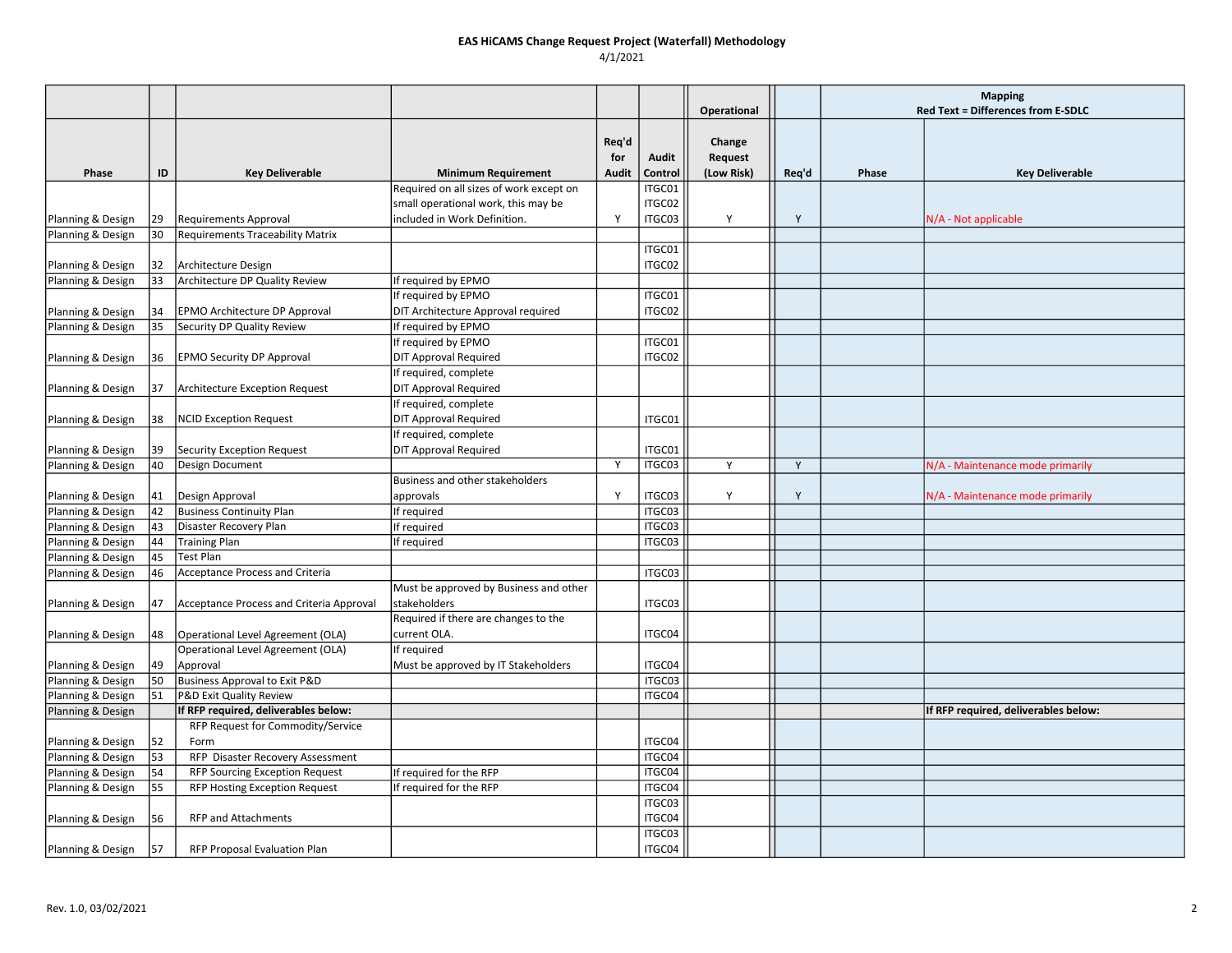|                                        |          |                                                                        |                                            |       |                  |             |       | <b>Mapping</b> |                                                    |
|----------------------------------------|----------|------------------------------------------------------------------------|--------------------------------------------|-------|------------------|-------------|-------|----------------|----------------------------------------------------|
|                                        |          |                                                                        |                                            |       |                  | Operational |       |                | Red Text = Differences from E-SDLC                 |
|                                        |          |                                                                        |                                            | Req'd |                  | Change      |       |                |                                                    |
|                                        |          |                                                                        |                                            | for   | Audit            | Request     |       |                |                                                    |
| Phase                                  | ID       | <b>Key Deliverable</b>                                                 | <b>Minimum Requirement</b>                 | Audit | Control          | (Low Risk)  | Req'd | Phase          | <b>Key Deliverable</b>                             |
| Planning & Design                      | 58       | <b>RFP Content Submission</b>                                          |                                            |       |                  |             |       |                |                                                    |
|                                        |          |                                                                        |                                            |       | ITGC03           |             |       |                |                                                    |
| Planning & Design                      | 59       | RFP Individual Evaluation Workbooks                                    |                                            |       | ITGC04           |             |       |                |                                                    |
|                                        |          | RFP Oral Presentation/Demonstration                                    |                                            |       | ITGC03           |             |       |                |                                                    |
| Planning & Design                      | 60       | Guide                                                                  |                                            |       | ITGC04           |             |       |                |                                                    |
| Planning & Design                      | 61       | RFP Consensus Evaluation Workbook                                      |                                            |       | ITGC03           |             |       |                |                                                    |
|                                        |          | RFP Evaluation Report with Award                                       |                                            |       | ITGC03           |             |       |                |                                                    |
| Planning & Design                      | 62       | Recommendation                                                         |                                            |       | ITGC04           |             |       |                |                                                    |
|                                        |          |                                                                        | Business and other stakeholders            |       | ITGC03           |             |       |                |                                                    |
| Planning & Design                      | 63       | RFP Evaluation Report Approvals                                        | approvals required.                        |       | ITGC04           |             |       |                |                                                    |
| Planning & Design                      | 64       | <b>RFP CIO Presentation</b>                                            |                                            |       |                  |             |       |                |                                                    |
| Planning & Design                      | 65       | RFP Evaluation Review Checklist                                        |                                            |       |                  |             |       |                |                                                    |
| Planning & Design                      | 66       | EPMO RFP Review DP Approval                                            | DPMO Approval Required                     |       |                  |             |       |                |                                                    |
|                                        |          | EPMO Contract Award Review DP                                          |                                            |       |                  |             |       |                |                                                    |
| Planning & Design                      | 67       | Approval                                                               | DPMO Approval Required                     |       |                  |             |       |                |                                                    |
|                                        |          | If Invitation for Bid (IFB) required,                                  |                                            |       |                  |             |       |                | If Invitation for Bid (IFB) required, deliverables |
| Planning & Design                      |          | deliverables below:                                                    |                                            |       |                  |             |       |                | below:                                             |
|                                        |          |                                                                        |                                            |       | ITGC03           |             |       |                |                                                    |
| Planning & Design                      | 68       | IFB Request for Commodity/Service Form                                 |                                            |       | ITGC04           |             |       |                |                                                    |
|                                        |          |                                                                        |                                            |       | ITGC03           |             |       |                |                                                    |
| Planning & Design                      | 69<br>70 | IFB Disaster Recovery Assessment                                       | If required for IFB                        |       | ITGC04<br>ITGC04 |             |       |                |                                                    |
| Planning & Design<br>Planning & Design | 71       | <b>IFB Sourcing Exception Request</b><br>IFB Hosting Exception Request | If required for IFB<br>If required for IFB |       | ITGC04           |             |       |                |                                                    |
|                                        |          |                                                                        |                                            |       | ITGC03           |             |       |                |                                                    |
| Planning & Design                      | 72       | IFB and Attachments                                                    |                                            |       | ITGC04           |             |       |                |                                                    |
|                                        |          |                                                                        |                                            |       | ITGC03           |             |       |                |                                                    |
| Planning & Design                      | 73       | <b>IFB Statement of Work</b>                                           | May be required for Extensive Services     |       | ITGC04           |             |       |                |                                                    |
| Planning & Design                      | 74       | <b>IFB Bid Review Checklist</b>                                        |                                            |       |                  |             |       |                |                                                    |
|                                        |          |                                                                        | Business and other stakeholders            |       |                  |             |       |                |                                                    |
| Planning & Design                      | 75       | <b>IFB Award Approval</b>                                              | approvals required.                        |       | ITGC04           |             |       |                |                                                    |
|                                        |          | IF Request for Quote (RFQ) required,                                   |                                            |       |                  |             |       |                | IF Request for Quote (RFQ) required, deliverables  |
| Planning & Design                      |          | deliverables below:                                                    |                                            |       |                  |             |       |                | below:                                             |
|                                        |          | RFQ Request for Commodity/Service                                      |                                            |       | ITGC03           |             |       |                |                                                    |
| Planning & Design                      | 76       | Form                                                                   |                                            |       | ITGC04           |             |       |                |                                                    |
|                                        |          |                                                                        |                                            |       | ITGC03           |             |       |                |                                                    |
| Planning & Design                      | 77       | RFQ Disaster Recovery Assessment                                       | If required for RFQ                        |       | ITGC04           |             |       |                |                                                    |
| Planning & Design                      | 78       | RFQ Sourcing Exception Request                                         | If required for RFQ                        |       | ITGC04           |             |       |                |                                                    |
| Planning & Design                      | 79       | RFQ Hosting Exception Request                                          | If required for RFQ                        |       | ITGC04           |             |       |                |                                                    |
|                                        |          |                                                                        |                                            |       | ITGC03           |             |       |                |                                                    |
| Planning & Design                      | 80       | RFQ and Attachments                                                    |                                            |       | ITGC04           |             |       |                |                                                    |
|                                        |          |                                                                        |                                            |       | ITGC03           |             |       |                |                                                    |
| Planning & Design                      | 81       | RFQ Market Research                                                    |                                            |       | ITGC04           |             |       |                |                                                    |
| Planning & Design                      | 82       | RFQ Estimate or Unofficial Quote                                       |                                            |       | ITGC04           |             |       |                |                                                    |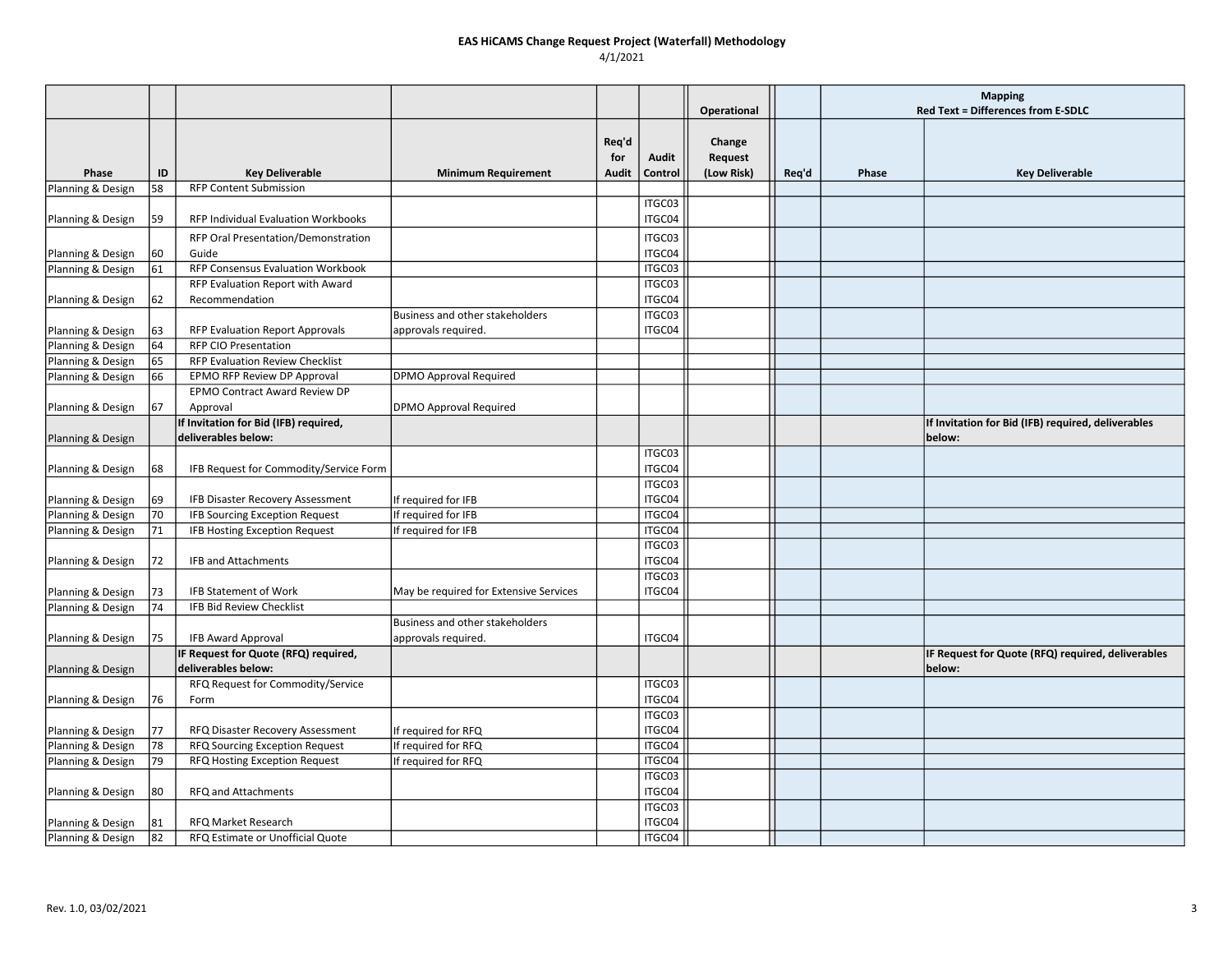|                   |     |                                                                              |                                                                             |                              |                  |                                 |       | <b>Mapping</b>                     |                                                                              |
|-------------------|-----|------------------------------------------------------------------------------|-----------------------------------------------------------------------------|------------------------------|------------------|---------------------------------|-------|------------------------------------|------------------------------------------------------------------------------|
|                   |     |                                                                              |                                                                             |                              |                  | Operational                     |       | Red Text = Differences from E-SDLC |                                                                              |
| Phase             | ID  | <b>Key Deliverable</b>                                                       | <b>Minimum Requirement</b>                                                  | Req'd<br>for<br><b>Audit</b> | Audit<br>Control | Change<br>Request<br>(Low Risk) | Req'd | Phase                              | <b>Key Deliverable</b>                                                       |
|                   |     |                                                                              |                                                                             |                              | ITGC03           |                                 |       |                                    |                                                                              |
| Planning & Design | 83  | RFQ Statement of Work                                                        |                                                                             |                              | ITGC04           |                                 |       |                                    |                                                                              |
|                   |     |                                                                              |                                                                             |                              | ITGC03           |                                 |       |                                    |                                                                              |
| Planning & Design | 84  | <b>RFQ Quote Review Document</b>                                             |                                                                             |                              | ITGC04           |                                 |       |                                    |                                                                              |
|                   |     |                                                                              | Business and other stakeholders                                             |                              |                  |                                 |       |                                    |                                                                              |
| Planning & Design | 85  | <b>RFQ Award Approval</b>                                                    | approvals required.                                                         |                              | ITGC04           |                                 |       |                                    |                                                                              |
| Planning & Design |     | If Contract Modifications through<br>Amendment required, deliverables below: |                                                                             |                              |                  |                                 |       |                                    | If Contract Modifications through Amendment<br>required, deliverables below: |
|                   |     | Amendment Request for                                                        |                                                                             |                              | ITGC03           |                                 |       |                                    |                                                                              |
| Planning & Design | 86  | Commodity/Service Form                                                       |                                                                             |                              | ITGC04<br>ITGC03 |                                 |       |                                    |                                                                              |
| Planning & Design | 87  | Amendment Disaster Recovery<br>Assessment                                    | May be required if change in scope of<br>work                               |                              | ITGC04           |                                 |       |                                    |                                                                              |
| Planning & Design | 88  | Amendment Sourcing Exception Request                                         | If required for Amendment                                                   |                              | ITGC04           |                                 |       |                                    |                                                                              |
| Planning & Design | 89  | Amendment Hosting Exception Request                                          | If required for Amendment                                                   |                              | ITGC04           |                                 |       |                                    |                                                                              |
|                   |     |                                                                              |                                                                             |                              | ITGC03           |                                 |       |                                    |                                                                              |
| Planning & Design | 90  | Amendment and Attachments                                                    |                                                                             |                              | ITGC04           |                                 |       |                                    |                                                                              |
|                   |     |                                                                              |                                                                             |                              | ITGC03           |                                 |       |                                    |                                                                              |
| Planning & Design | 91  | Amendment Market Research                                                    |                                                                             |                              | ITGC04           |                                 |       |                                    |                                                                              |
|                   |     |                                                                              |                                                                             |                              | ITGC03           |                                 |       |                                    |                                                                              |
| Planning & Design | 92  | Amendment Estimate or Unofficial Quote                                       | May be required for additional work                                         |                              | ITGC04<br>ITGC03 |                                 |       |                                    |                                                                              |
| Planning & Design | 93  | Amendment Statement of Work                                                  | within scope of work in existing contract                                   |                              | ITGC04           |                                 |       |                                    |                                                                              |
|                   |     |                                                                              | Business and other stakeholders                                             |                              |                  |                                 |       |                                    |                                                                              |
| Planning & Design | 94  | Amendment Approval                                                           | approvals required.                                                         |                              | ITGC04           |                                 |       |                                    |                                                                              |
|                   |     | IF Request for Information (RFI),                                            |                                                                             |                              |                  |                                 |       |                                    |                                                                              |
| Planning & Design |     | deliverables below:                                                          |                                                                             |                              |                  |                                 |       |                                    | IF Request for Information (RFI), deliverables below:                        |
| Planning & Design | 95  | RFI                                                                          |                                                                             |                              | ITGC03<br>ITGC04 |                                 |       |                                    |                                                                              |
| Execute & Build   | 31  | Application Architecture Design (AAD)                                        | DIT-T Architecture Approval Required                                        | Y                            | ITGC01<br>ITGC02 | Y                               | Y     |                                    | <b>Application Architecture Design (AAD)</b>                                 |
| Execute & Build   | 96  | Code Structural Quality Analysis (CAST)<br>Report                            | If required                                                                 |                              |                  |                                 |       |                                    |                                                                              |
| Execute & Build   | 97  | Component Integration Test (CIT) Approved                                    |                                                                             | <b>V</b>                     | ITGC02           | Υ                               | Y     |                                    | <b>Unit Testing</b>                                                          |
| Execute & Build   | 98  | System Integration Test (SIT) Approved                                       |                                                                             | Y                            | ITGC02           | Y                               | Y     |                                    | <b>Regression Testing</b>                                                    |
| Execute & Build   | 99  | Performance Testing Approved                                                 | If required                                                                 |                              |                  |                                 |       |                                    |                                                                              |
| Execute & Build   | 100 | <b>IT Testing Complete Approval</b>                                          |                                                                             | Y                            | ITGC02           | Y                               | Y     |                                    | <b>Test Plans and Results</b>                                                |
|                   |     |                                                                              | IT management involves users in the<br>design of applications, selection of |                              |                  |                                 |       |                                    |                                                                              |
| Execute & Build   |     | 101 User Acceptance Plan and Script                                          | packaged software and testing thereof.                                      | Y                            | ITGC03           | Y                               | Y     |                                    | <b>UAT</b>                                                                   |
| Execute & Build   | 102 | Sponsor Approved UAT                                                         |                                                                             | Y                            | ITGC03           | Y                               | Y     |                                    | <b>UAT Feedback</b>                                                          |
| Execute & Build   | 103 | Implementation Plan                                                          |                                                                             |                              |                  |                                 |       |                                    |                                                                              |
| Execute & Build   |     | 104 Go Live Readiness Assessment                                             |                                                                             | Υ                            | ITGC03           | Y                               | Y     |                                    | <b>UAT Feedback / Team Review</b>                                            |